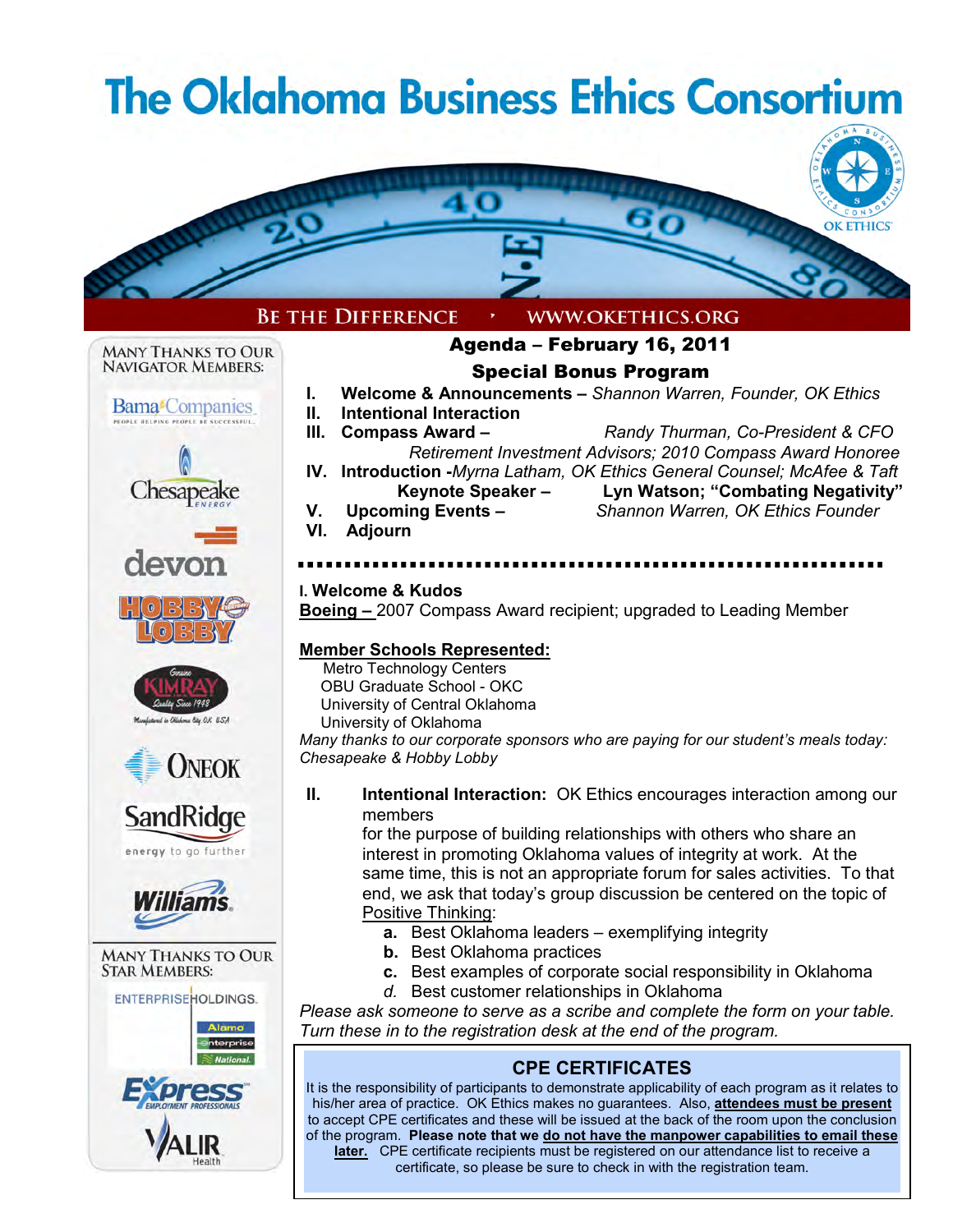### **Oklahoma Business Ethics Consortium Guiding Principles Adopted July, 2004**

*To ensure that the Consortium fosters positive characteristics of integrity in the successful achievement of its goals, these Guiding Principles were discussed and adopted (with revisions) during a milestone planning session held by Consortium leaders in Stroud on June 18, 2004. These principles were developed based on the Character First Institute's values and philosophies.* 

### **I. Responsibility to Self and Others:**

- **Service:**
	- o Passion for promoting ethics and integrity
	- $\circ$  Encouraging the promotion of ethical behavior through personal actions and
	- o Sharing ideas and resources
	- o Responsibility and accountability for fulfilling the mission of the Consortium.
- **Collaboration:**
	- $\circ$  Achievement of common goals through the promotion of ethical, mutually beneficial relationships
	- o Service to the Consortium over promotion of self-interest
	- $\circ$  Cooperation emphasized over competition in promoting ethical business conduct
	- $\circ$  Members collaborate by being constructively engaged in discussions regarding ethics
	- o Seeking consensus in interactive discussions regarding ethical matters.
- **Respect:**
	- $\circ$  Members may become aware of confidential information shared by others in an effort to determine an ethical course of action. We ask members to be sensitive in recognizing and respecting the efforts made toward achieving ethical behavior. In that vein, public disclosure of this information is discouraged.
	- o We respect other members and the process by:
		- **Exhibiting listening skills and actively listening to discussions**<br>**E** Being open to other points of view and outcomes
		- Being open to other points of view and outcomes
	- $\circ$  We are an inclusive organization and demonstrate this by welcoming members who are in different stages of learning as applied to ethical behavior.

### **II. Lead with Integrity**

- **Dependability:**
	- $\circ$  Members are asked to demonstrate their support of this initiative by consistently attending meetings.
- **Initiative:**
	- $\circ$  Recruiting other members who have demonstrated a desire to promote ethical behavior in their organizations.
	- $\circ$  Recognizing what needs to be done to help promote the Mission of the Consortium and taking action to assist in that effort.
- **Honor:**
	- $\circ$  Members are asked to honor the Consortium through the practice of integrity and ethical behavior in their business dealings.
	- o We express gratefulness to our hosts, sponsors and speakers.
	- o Realizing that each of us is in a mode of continual learning, we demonstrate humility, care and compassion when sharing our thoughts and knowledge.
- **Courage:**
	- $\circ$  Speak the truth with confidence and encourage others to do the same.

### **III. Inspire Trust**

- **We serve and promote the cause of truth with integrity, objectivity and fairness to all persons.**
	- o We hold ourselves accountable by consistently honoring our word.
	- o We extend trust abundantly to those who have earned it.
	- o Trust, once earned, will not be taken for granted, manipulated or abused.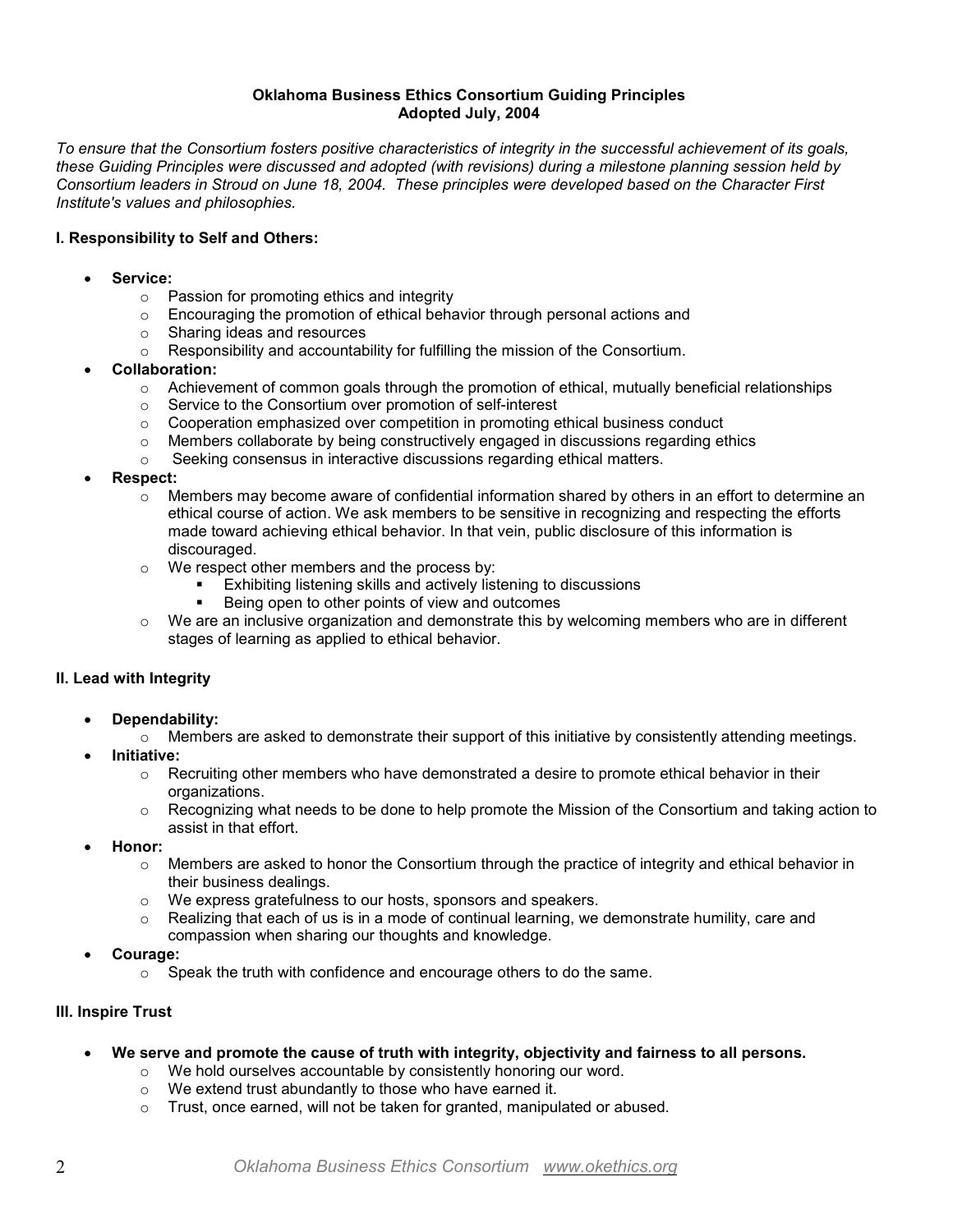**OK Ethics has no staff and relies on volunteers to achieve the organization's successful pursuit of Oklahoma's values of integrity at work.** 



### **We appreciate the efforts of these dedicated individuals:**

**Registration Team:** These dependable individuals show up every month to diligently record our guests' attendance and handle the collection of fees:

- **Mark Neumeister,** D. R. Payne & Associates: Co-Chairperson
- **Mary Vaughan, CPA;** Co-Chairperson
- **Chade Nash**, Gabbard & Company; Registration Team Member (Pre-paids)
- **Sandy Lookabaugh,** Devon Energy, Registration Team Member (Pre-paids)

**Ambassador Team:** These friendly people welcome our guests each month and assist in helping them locate seats:

### **Team Members:**

- **Kimberly Nation and Brent Martens,** Accounting Principals
- **Scott Harris, Oklahoma Baptist University Graduate School**

**CPE certificates** - Colin Autin, Oklahoma Accountancy Board **Logistics: Jamie Potter,** Eide Bailly **Name tags: Kim Whyburn**, Devon Energy **Accounts Receivable Reconciliation:** Susan Pate, Stinnett & Associates

### **Join our team - Contact our leadership**

- **Programs:** Shannon Warren, Founder, OK Ethics warrenokla@cox.net or 858-2233
- **Membership & Recruiting:** Shannon Hiebert, Vice President of Human Resources, Enterprise Rent-A-Car; Shannon.Hiebert@erac.com or call 330-9191
- **Public Relations:** Kellian Schneider, Owner, FullForce Branding & Marketing; kellian@fullforcebusiness.com
- **Ambassador Co-Chairs:** Tere Bettis, Vice President of Human Resources, Coppermark Bank, TBettis@coppermarkbank.com or Linda Streun, Director of Human Resources, Ideal Homes, lindastreun@ideal-homes.com
- **Registration:** Mark Neumeister, D. R. Payne; 272-0511; moneumeister@drpayne.com

## **OK ETHICS VISION:**

## **To be recognized as a statewide and national forum for promoting business ethics.**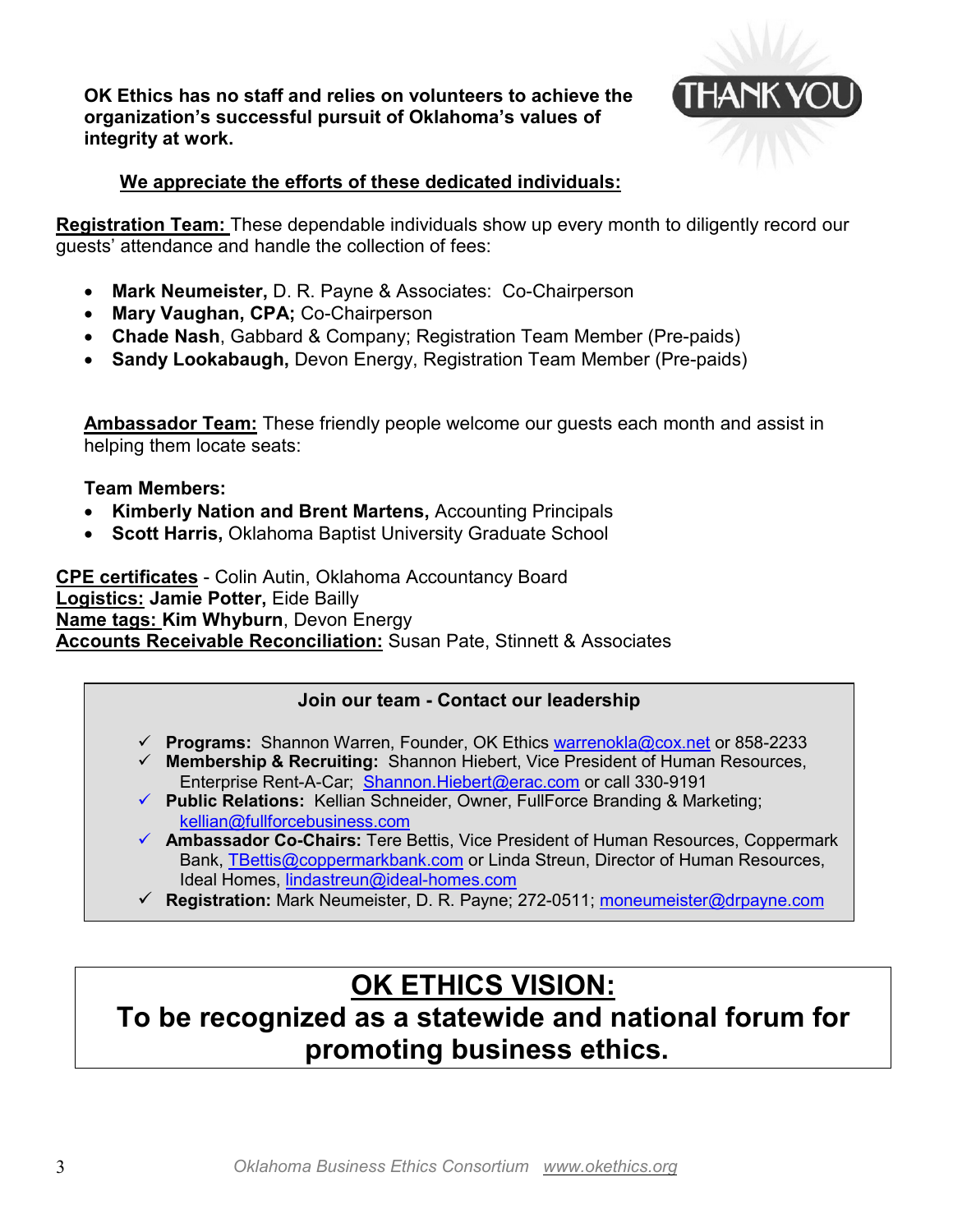

## **2011 OK ETHICS COMPASS AWARD®**

The Oklahoma Business Ethics Consortium and Foundation ("OK Ethics") are committed to promoting Oklahoma values of integrity in the workplace. In the spirit of this award program, nominees are asked to share insights, events and processes that will be helpful to other companies who desire to instill strong ethical values in their workplace.

### **PURPOSE & BENEFITS:**

1) Promote Oklahoma values of integrity at work. We do this by spotlighting those companies that have achieved success while staying true to the highest ethical standards. OK Ethics has used this award program to inspire and encourage others.

2) The Compass Award application is designed to be a practical assessment tool for companies to use in evaluating the cohesiveness of their current processes for supporting ethical behavior. Past applicants have commented that this is the most valuable aspect of the award. For first-time candidates, this has provided a comprehensive benchmark and springboard for future endeavors. To that end, OK Ethics will provide **two free consultations** to participating companies. One of these sessions is to offer guidance and support in the preparation of this application. The other may be used at the company's discretion and at the mutual agreement of the OK Ethics representative.

3) Finally, award recipients openly share their information with other companies who are continually focused on promoting strong ethical practices in their organizations. "All ships rise in high tide."

OK Ethics wishes to acknowledge with gratitude the open sharing of criteria by the Malcolm Baldrige National Quality Program. Recognizing that integrity is an essential component of any business concern, criteria from the Baldrige program provided a strong basis for this award. As stated in the Baldrige program: *"Well designed and clearly articulated ethical principles should empower people to make effective decisions with great confidence."* 

**NOTE: You should notify Shannon Warren via email at warrenokla@cox.net by February 18 if you intend to apply for the award.** This simple notification process will help ensure that an adequate number of judges are available to oversee the process. **The deadline for submitting an application is March 24.** Self-nominations are encouraged!

### **ELIGIBILITY**

The Oklahoma Business Ethics Consortium wants our state to be recognized for Oklahomans' strong values of ethics, character and integrity. Participation is limited to organizations conducting their business activities within the state of Oklahoma. This may include organizations whose corporate offices are based out of state, but maintain a presence through an office or facility in Oklahoma. (See Award Eligibility Categories for additional details.)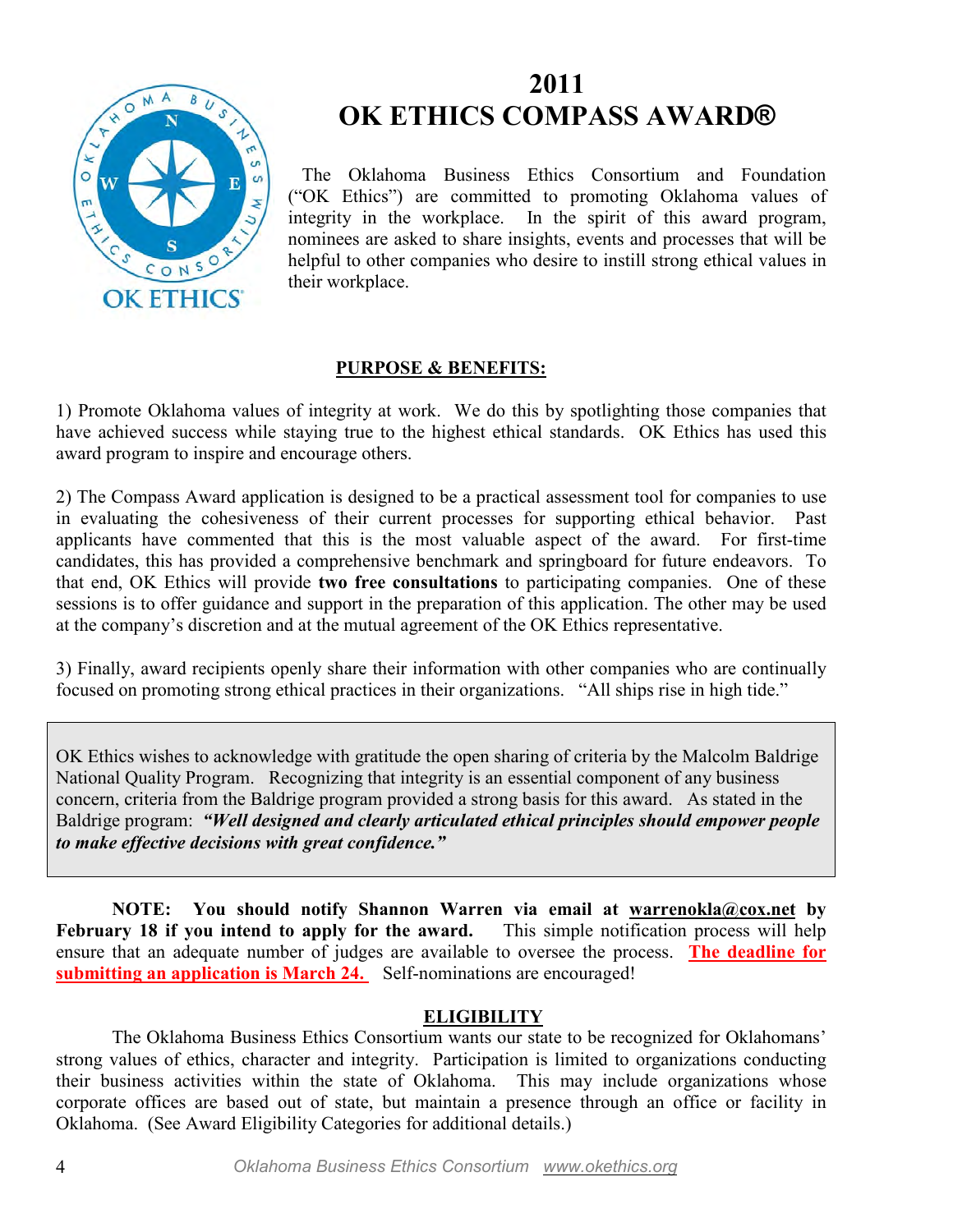### **Excerpts from the Compass Award application: (For complete details & application, visit www.okethics.org)**

### **I. Leading with Integrity:**

Leaders are expected to set the right tone for ethical behavior to flourish in their organizations. While latter aspects of this application will gauge additional methods used to promote an ethical culture, this section specifically focuses on leadership.

- a) How does your company hold managers accountable for ensuring that integrity is an integral component of your company's success?
- b) What indicators do you use to determine the effectiveness of your management team's endeavors to promote ethical behavior? In other words, how do you know the efforts are truly working? *(Please provide supporting data.)*

### **II. Cultivating an Ethical Culture:**

Rules are not enough to promote good conduct in an organization. Companies must build and continually reinforce a culture that promotes integrity in the workplace.

a) Please provide a definition of ethical behavior as it relates to your particular organization. Explain how you ascertained your definition.

b) Please describe any codes, principles or values that are inherent in your organization.

- 1. What steps does your company take in the selection process to ensure that new recruits' values are consistent with that of the organization?
- 2. What is your process for ensuring that the organization's values are embraced by new employees?
- b) Describe any other processes that your company may have in place to ensure that an ethical culture is consistently reinforced. In sharing these examples, please provide measures the company uses to determine the effectiveness of these processes.
- c) How does your organization recognize and/or reward those employees, customers, vendors or partners who have gone "above and beyond" in their demonstration of highly ethical principles?
- d) How does your company monitor and respond to breaches of ethical behavior?

### **III. Forthright Communications:**

Transparency is a term that has broadened beyond the standard reference to accounting procedures.

- a) How does your company demonstrate open/transparent communication occurs throughout the organization?
- *c)* How has the effectiveness of these communiqués been measured? (*Please describe results of your findings.)*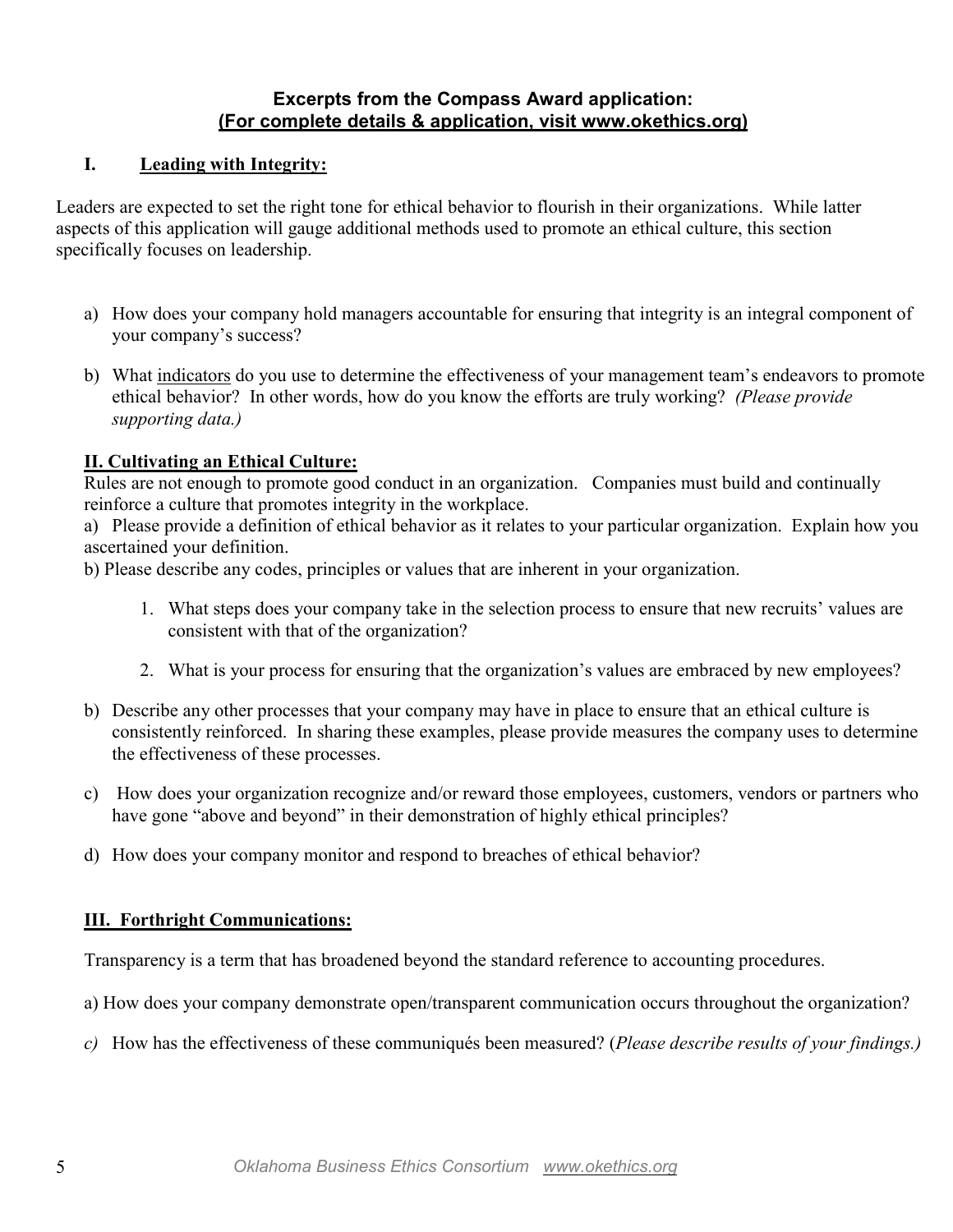### **IV. Corporate Social Responsibility:**

According to the Baldrige criteria, opportunities to support key community efforts are available to organizations of all sizes. The Selection Team will be interested in initiatives that go well beyond regulatory compliance.

- a) Describe your company's strategy with regard to issues of social responsibility or corporate philanthropy. In other words, how does your company identify which community activities to support?
- b) What has been your company's direct impact on the community? In other words, please state how your organizations' involvement has made a difference. Provide an overview of:
	- i. Your company's involvement in the community
	- ii. Benefits to the community
- c) To what extent are employees actually engaged in the company's social responsibility activities?

### **V. Building Trust in Customer Relations**

Sometimes, customers' interests may conflict with an organization's desired revenue goals. In these situations, it may be tempting to compromise ethical standards.

How does your company monitor the effectiveness of customer relations, specifically as it pertains to handling of customer concerns in a forthright and fair manner? *(Examples may be a policy or training program relative to customer satisfaction that includes mention of ethical issues. The Selection Team will be interested in seeing data that measures the effectiveness of these endeavors.)* 

### **Excerpts from the Compass Award application: (For complete details & application, visit www.okethics.org)**

# **APPLICATIONS DUE MARCH 24, 2011**

### **Past Recipients Include:**

### **2010 Recipients:**

Express Employment Professionals (OKC) Kimray (OKC) Retirement Investment Advisors (OKC)

### **2009 Recipients:**

Chesapeake Energy (OKC) Leader Communications, Inc. (OKC)

### **2008 Recipients:**

BKD, Inc. (OKC) Ideal Homes of Norman (Norman) Principal Technologies, Inc. (OKC)

### **2007 Recipients:**

Boeing (OKC) The Bama Companies (Tulsa) Coppermark Bank (OKC) Nextep (Norman)

### **2006 Recipients:**

Eide Bailly LLC (OKC & Tulsa) Valir Health (OKC)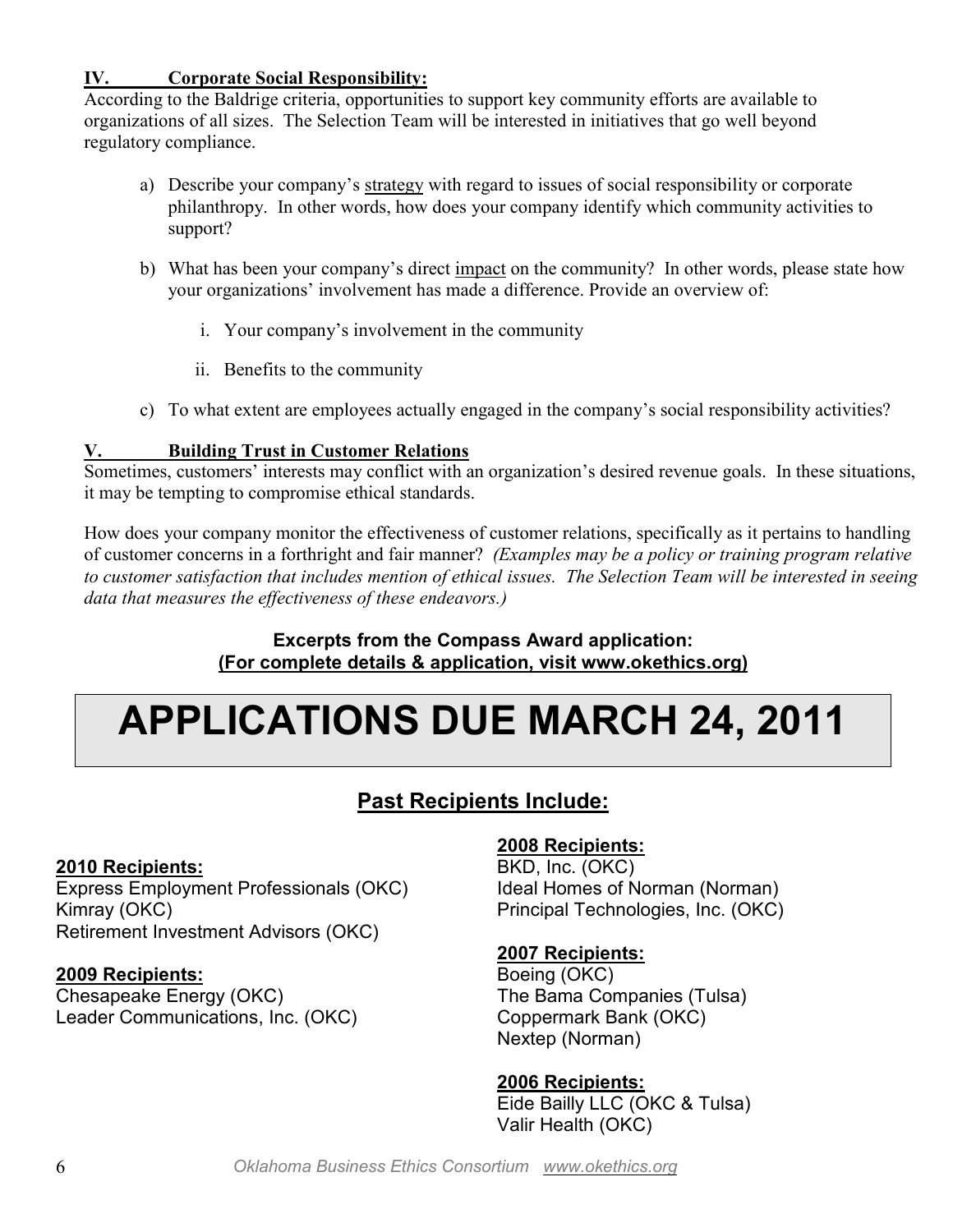### **V. PREVIEW OF UPCOMING EVENTS** *Shannon Warren, Founder, OK*

*Ethics* 

## **OKC - Leadership Series**

| <b>March 9, 2011</b>                                                                                                                          | March 30, 2011                                          | April 26, 2011                                                                                                            |
|-----------------------------------------------------------------------------------------------------------------------------------------------|---------------------------------------------------------|---------------------------------------------------------------------------------------------------------------------------|
| <b>Ken Sande</b><br><b>Attorney &amp; Author, The</b><br><b>Peacemaker</b><br><b>Resolving business</b><br>conflicts with<br>grace & humility | <b>John Gibson</b><br><b>President &amp; CEO, ONEOK</b> | <b>Compass Awards</b><br><b>Keynote</b><br><b>Rita Aragon</b><br><b>Secretary of Veterans</b><br>Affairs - State of Okla. |
|                                                                                                                                               |                                                         |                                                                                                                           |

### **TULSA OK ETHICS CHAPTER February 24, 2011**

### **Ethical Issues of Love in the Workplace Panelists include:**

**Cheri Decker, The Williams Companies; Kirk Turner, Newton O'Connor Debbie Rowland, The Rowland Group; Rob Martinek, The Bama Companies and John Stancavage, Tulsa World - Moderator**

> **New Venue Doubletree Hotel Downtown Tulsa 616 W. Seventh Street**

Panelists in the fields of human resources and employment law will discuss the realities of workplace romance, policies and ethical issues surrounding this issue. How many people have met their spouses or significant others in the workplace? What ethical issues surround the situations of love in the workplace? How do we provide an ethical and harassment free environment for employees?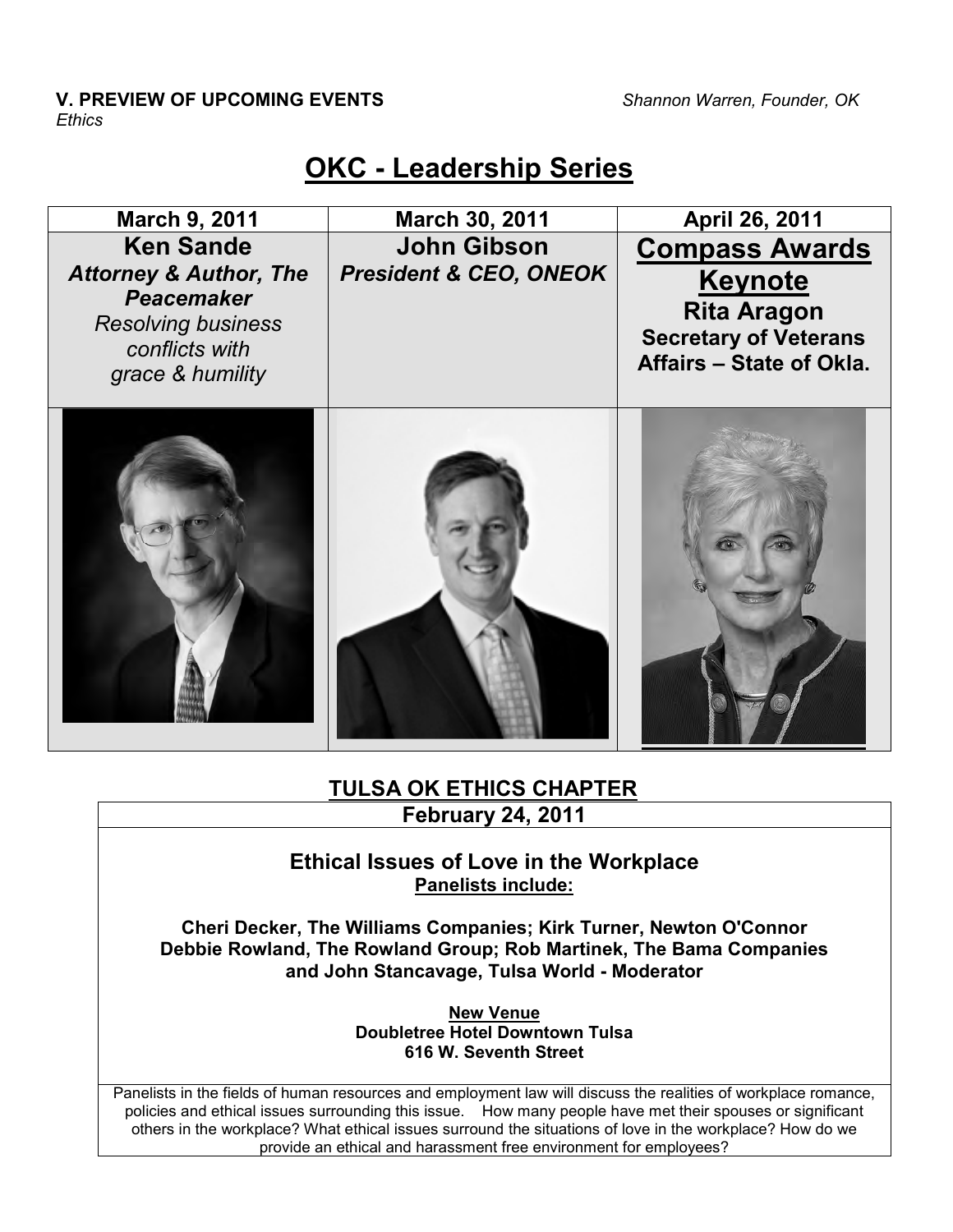### **SNU Student Ethics Chapter Events**

If you are interested in attending the events listed below, please **contact Eunice Trent, Director**, Academy of Senior Professionals at Southern Nazarene University **etrent@snu.edu or 491-6311.** 

*Wednesday, March 2, 2011 Steve Green - CEO of Hobby Lobby* 

*Wednesday, April 6, 2011 Steven Menzel - Director of Development for Character First* 

### **UPCOMING EVENTS FOCUSED ON INTEGRITY AT WORK (Not affiliated with OK Ethics)**

Over the past seven years, we have been inspired by our friendship with the Character First Institute. Leaders with that organization provided the wisdom



and insight for OK Ethics' Guiding Principles.

**All events are by invitation only.** To learn more about the Character First Institute, please contact Steven Menzel at 405-815-0001 or email smenzel@characterfirst.com for a personal invitation.

### *April 1, 2011 - "Combating Negativity & Promoting Teamwork"*

9:00a–4:00p; Oklahoma City, OK; PHF Conference Center

Building a positively inclined and trusting team is neither easy nor accidental. For those who seek to build a constructive culture through intentional teambuilding, this program is tailor made for you. Through this one-day training program, you will learn to identify the key factors that undermined a healthy organization and will be prepared with the ability to shape your existing culture in a positive direction. Learning Objectives:

- Define the common obstacles to building healthy teams.
- Identify the traits of positive and resilient people and organizations.
- Discuss the role of trust in teambuilding and how to generate (or restore) trust.
- Determine short-term and long-term goals for promoting teamwork.
- Create an action plan for combating negativity and promoting teamwork.



 The Character Council of Central Oklahoma is a separate organization dedicated to promoting character in the Oklahoma City area. Each month, they host a luncheon highlighting one of the 49 character traits developed by the Character First Institute. Cost is \$10 and reservations may be made by contacting them at (405) 526-0001.

\_\_\_\_\_\_\_\_\_\_\_\_\_\_\_\_\_\_\_\_\_\_\_\_\_\_\_\_\_\_\_\_\_\_\_\_\_\_\_\_\_\_\_\_\_\_\_\_\_\_\_\_\_\_\_\_\_\_\_\_\_\_\_\_\_\_\_